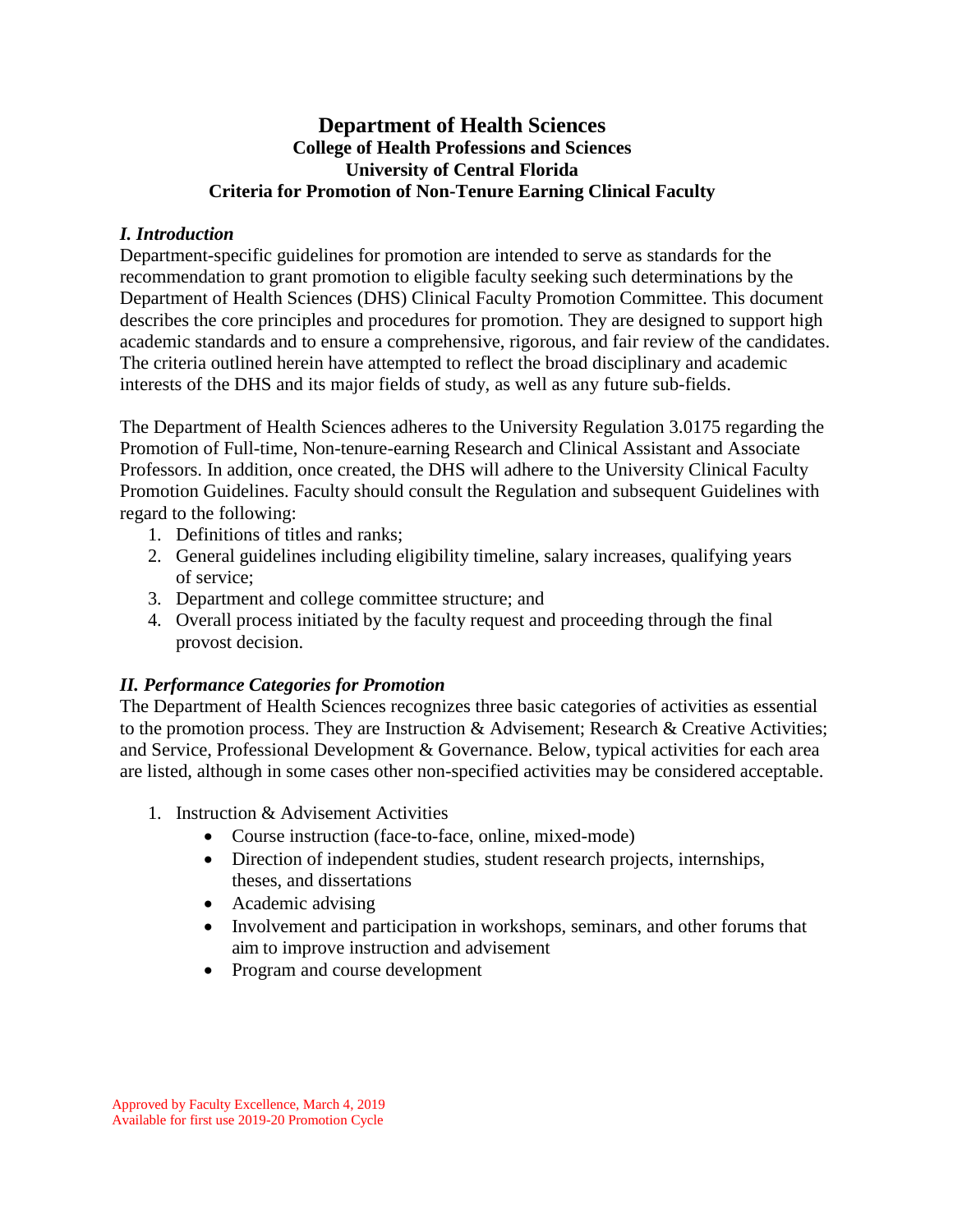- 2. Research & Creative Activities (This area is only evaluated if the faculty member has had a research assignment.)
	- Publications
	- Preparation or acquisition of grants or contracts to conduct research (This is encouraged but not necessarily expected of all candidates.)
	- Presentations at national and regional meetings, invited lectures
	- Other scholarly activity
- 3. Service, Professional Development & Governance Activities
	- Service to the Department, College, and/or University
		- Activity devoted to improving the administrative functions of the Department, College, and/or University
		- Activity that furthers the mission and academic objectives of the Department, College, and/or University
		- Seeking and developing new ways to improve student performance and make long-lasting contributions to the Department, College, and/or University
		- Participation in conferences, courses, workshops, and/or seminars
		- Acquisition of academic degrees or clinical certifications designed to enhance faculty and student competence and understanding of academic or scholarly material
	- Service to the scholarly/professional discipline
		- Participation in professional organizations related to faculty member's discipline or general faculty roles
		- Holding office in scholarly or professional organizations
		- Serving on or chairing committees in scholarly or professional organizations
		- Reviews or other critical assessments of scholarly work, including reviews of journal articles, books, and grant applications
		- Preparation and/or acquisition of non-research grants and contracts
	- Service to the community
		- Presentations to community groups
		- Participation on boards or working groups that seek to improve, directly deliver health care services and/or develop health care policy
		- Service to or holding office in civic organizations
		- Activity that utilizes professional background and/or clinical expertise to serve the community outside of the University

Other activities may be included by negotiation or special circumstance recognized by the Department Chair or the DHS Clinical Faculty Promotion Committee. In the Department of Health Sciences, these activities are generally administrative or clinical practice activities that fall under the heading of "other university duties".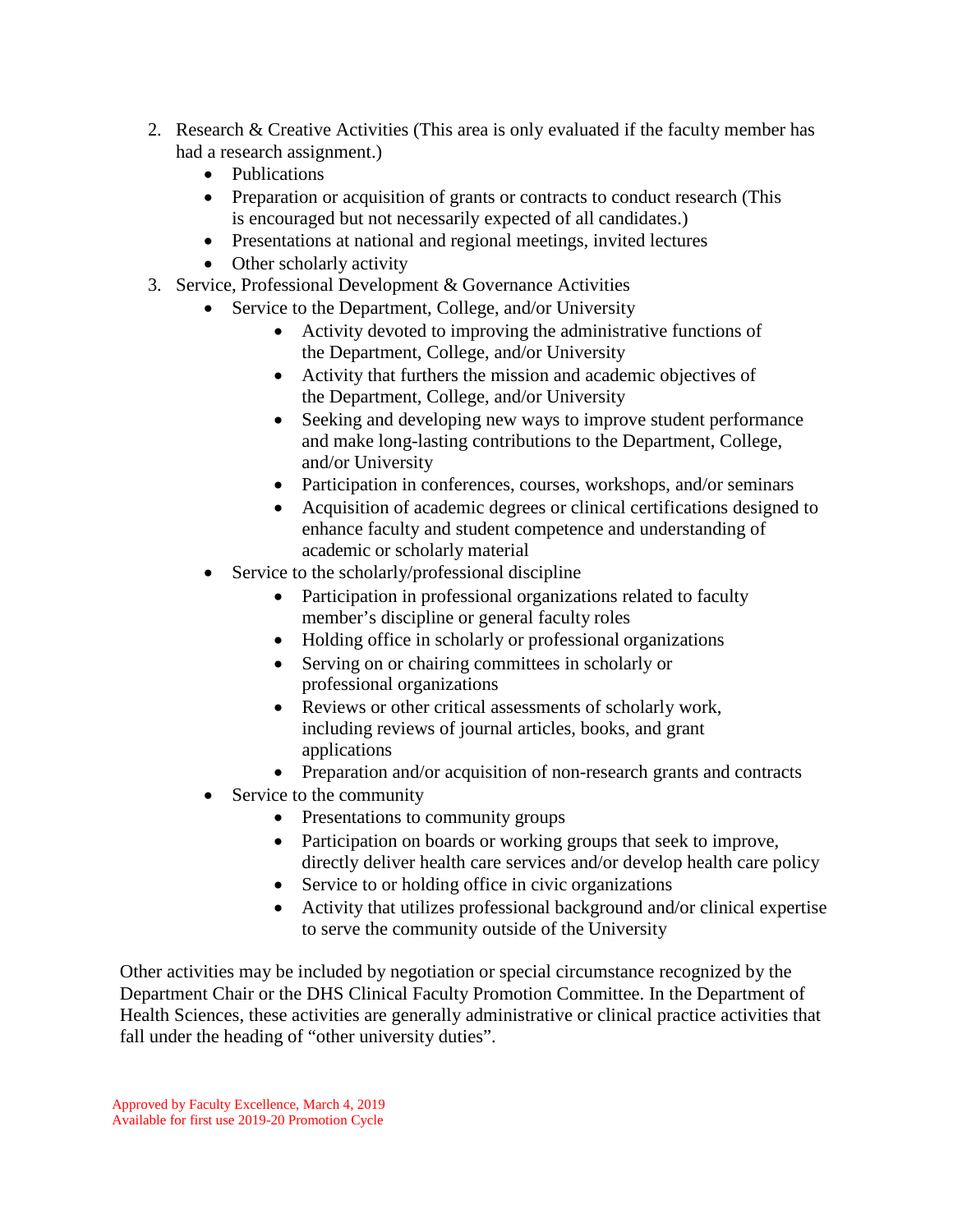#### *III. Guidelines for Promotion*

Assessment for promotion will be based on the candidate's annual assignments. The following criteria assume an instructional-teaching role with some research or clinical assignment. Exceptions require an explanation and should be noted in the dossier.

### 1. Associate Professor

- The expectations for promotion to the rank of associate professor shall include the demonstration of a consistent record of excellence in the quality of assigned duties and the potential for continued excellence. In addition, faculty must demonstrate substantial professional accomplishments beyond the doctoral or terminal degree level of the specific discipline, and articulate an identified area of clinical practice and/or expertise.
- In teaching, the faculty must provide evidence of sustained quality that is above satisfactory.
- Evaluation in the area of research will only occur if the faculty member has had an assignment.
- In service, faculty must have a strong record of excellence. This may take the form of service to the discipline through its professional organizations, Department, College, University, and/or community.
- Evaluation in the area of "other university duties" will only occur if the faculty member has had an assignment.

#### 2. Full Professor

- The expectations for promotion to the rank of full professor shall include the demonstration of a consistent level of excellence in the quality of assigned duties and the potential for continued excellence. Additionally, faculty must demonstrate leadership and significant achievement among one's disciplinary peers on a national or international level, and articulate an established contributions and/or area of expertise.
- In teaching, the faculty must provide evidence of sustained quality that is above satisfactory.
- Evaluation in the area of research will only occur if the faculty member has had an assignment.
- In service, faculty must have a strong record of excellence that includes leadership to the university and/or profession. This may take the form of exemplary service to the discipline through its professional organizations, Department, College, University, and/or community.
- Evaluation in the area of "other university duties" will only occur if the faculty member has had an assignment.

# *IV. Committee Procedures*

Approved by Faculty Excellence, March 4, 2019 Available for first use 2019-20 Promotion Cycle